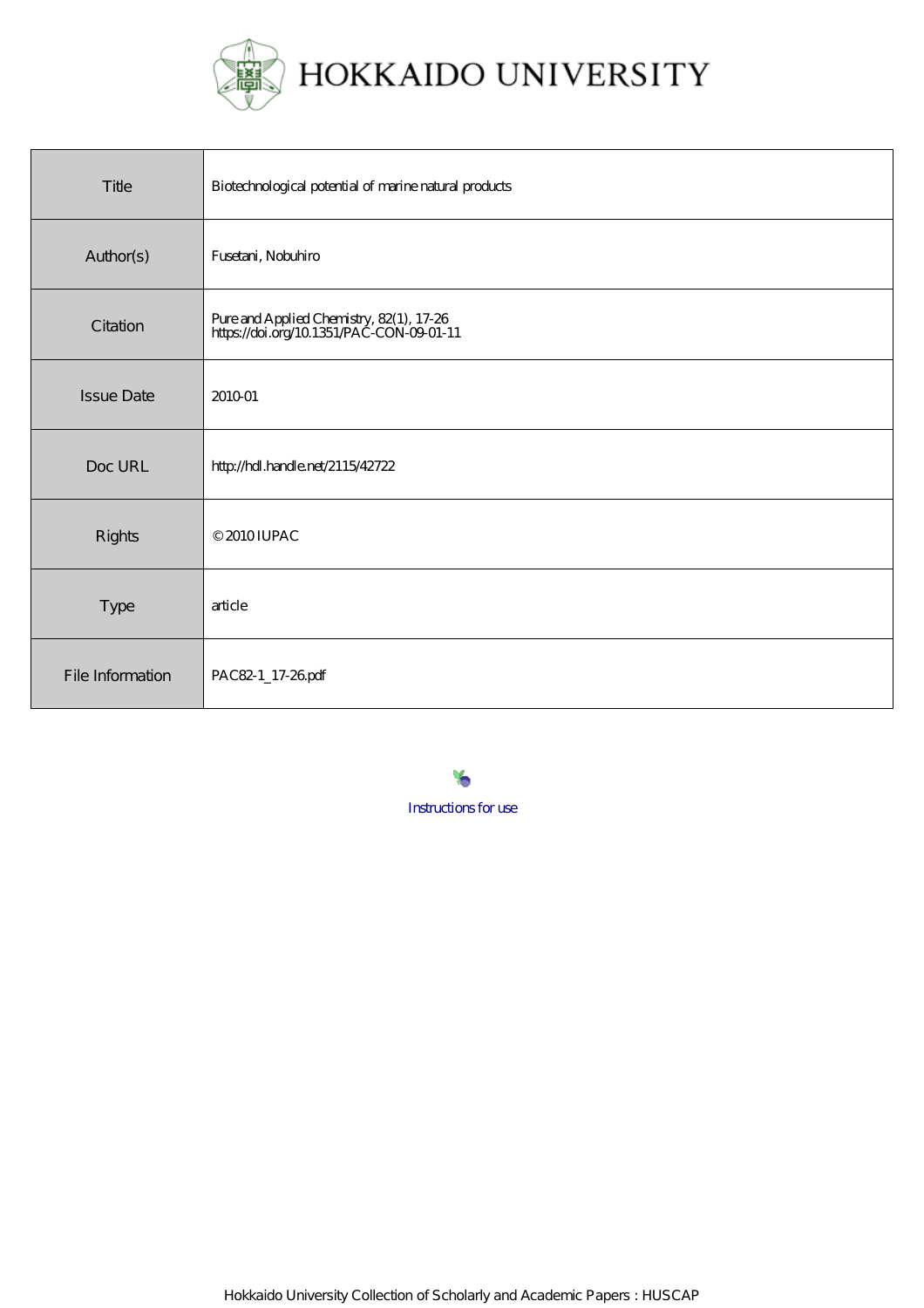Pure Appl. Chem., Vol. 82, No. 1, pp. 17–26, 2010. doi:10.1351/PAC-CON-09-01-11 © 2010 IUPAC, Publication date (Web): 3 January 2010

# **Biotechnological potential of marine natural products\***

Nobuhiro Fusetani‡

Faculty of Fisheries Sciences, Hokkaido University, Hakodate 041-8611, Japan

*Abstract*: The number of marine natural products (MNPs) that have been applied to biotechnological industry is very limited, although nearly 20 000 new compounds were discovered from marine organisms since the birth of MNPs in the early 1970s. However, it is apparent that they have a significant potential as pharmaceuticals, cosmetics, nutraceuticals, research tools, and others. This article focuses on selective antitumor metabolites isolated from marine sponges and tunicates and their modes of action, as well as promising candidates for nontoxic antifoulants discovered from marine organisms.

*Keywords*: antifoulants; antitumor compounds; biotechnology; marine natural products; pharmaceuticals; research tools.

### **INTRODUCTION**

Tyrian purple (1), a brilliant purple dye documented in texts dating from about the 16<sup>th</sup> century B.C., was produced from the hypobrachial glands of marine gastropod mollusks of the superfamily Muricacea [1]. This was man's first large-scale marine biotechnological industry originating in Tyre, a Phoenician city. However, the application of marine natural products (MNPs) to industry started quite recently, because of man's limited access to marine resources during virtually all of recorded history. MNPs are potential sources of pharmaceuticals, cosmetics, nutraceuticals, agrochemicals, and others. Their application to drugs has been explored since the early 1970s, but only a small number of MNPs have been applied to pharmaceuticals [2]. Recently, the increasing numbers of MNPs have been developed for nutraceuticals [3] and cosmetics [4]. It should be noted that many MNPs, especially toxins (e.g., tetrodotoxin) have been used as research tools (reagents) and contributed enormously to the progress of life science. Surprisingly, only nereistoxin isolated from a polychaete was applied to an agrochemical [5]. This article focuses on selective antitumor compounds that we isolated from Japanese marine invertebrates and their modes of action, as well as MNPs applicable to nontoxic antifoulants.



<sup>\*</sup>Paper based on a presentation at the 13<sup>th</sup> International Biotechnology Symposium (IBS 2008): "Biotechnology for the Sustainability of Human Society", 12–17 October 2008, Dalian, China. Other presentations are published in this issue, pp. 1–347. ‡Tel./Fax: +81-138-40-8884; E-mail: anobu@fish.hokudai.ac.jp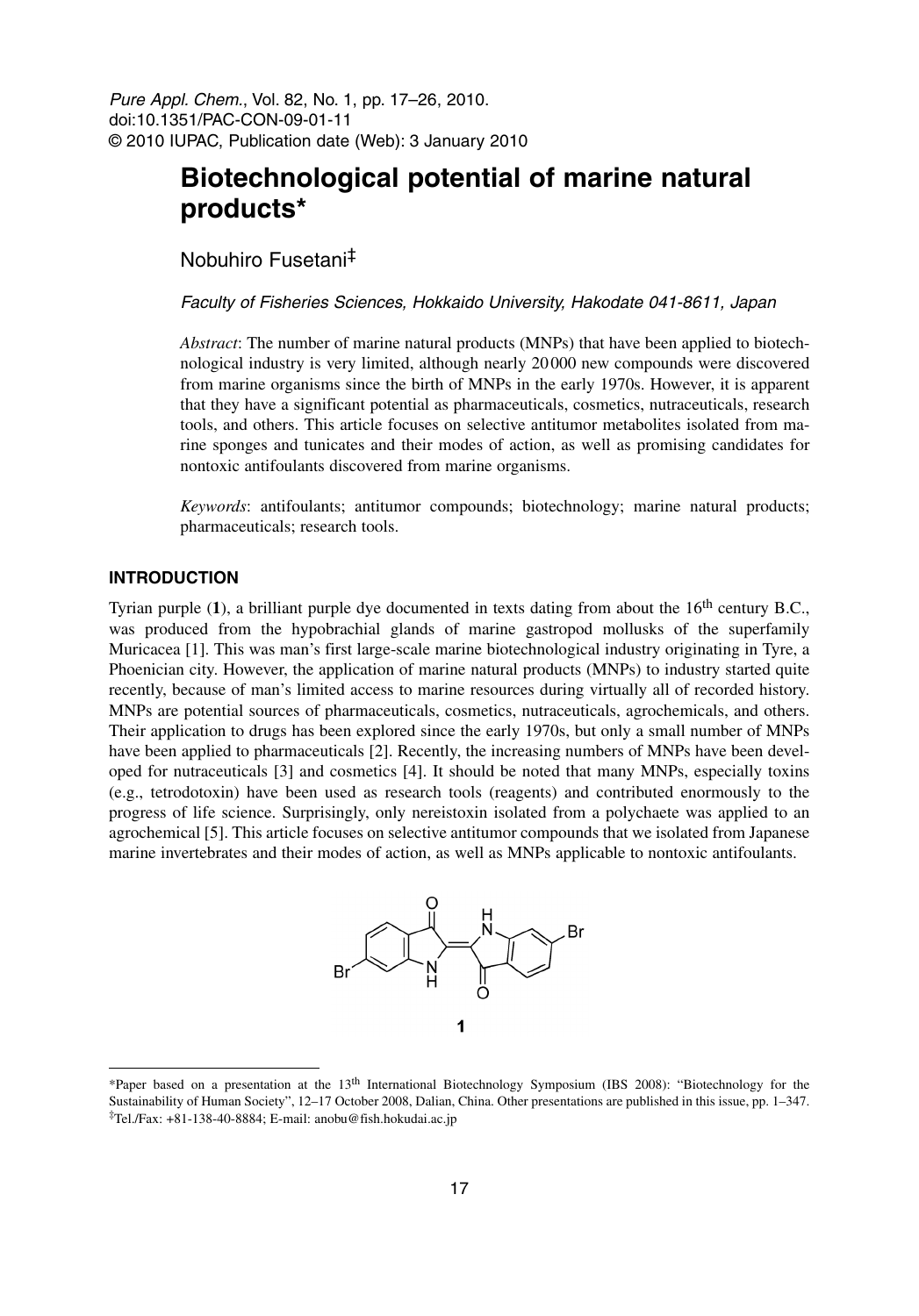### **ANTITUMOR COMPOUNDS**

Bergmann's discovery of novel nucleosides, namely, spongouridine and spongothymidine, from a Caribbean sponge in the early 1950s led to the development of an anticancer drug, Ara-C (cytarabine) (**2**) [2]. Being stimulated by this event, significant efforts toward the development of anticancer drugs from marine organisms have been made since the early 1970s, which led to the isolation of a large array of compounds having potent cytotoxicity as well as novel structures [6]. More than 30 MNPs and their derivatives have entered clinical trials as anticancer drugs. Finally, yondelis/ectenascidin 734 (**3**), discovered from a Caribbean tunicate, has been approved for treatment of soft tissue sarcoma in the European Union in 2007; however, clinical trials of several MNPs have been discontinued [7].



3

For nearly 30 years, we have been involved in the discovery of antitumor leads from Japanese marine invertebrates, especially sponges and tunicates, by employing cell-based and enzyme inhibition assays, which resulted in the isolation of a number of structurally novel and highly potent cytotoxic metabolites [8]. Although none of them have entered clinical trials, a handful of compounds whose modes of action have been elucidated are used as research tools (reagents).

Kabiramide C (**4**), isolated from egg masses of a nudibranch of the genus *Hexabranchus* (Mollusca; Opisthobranchia), is an unprecedented trisoxazole-containing macrolide with polyketide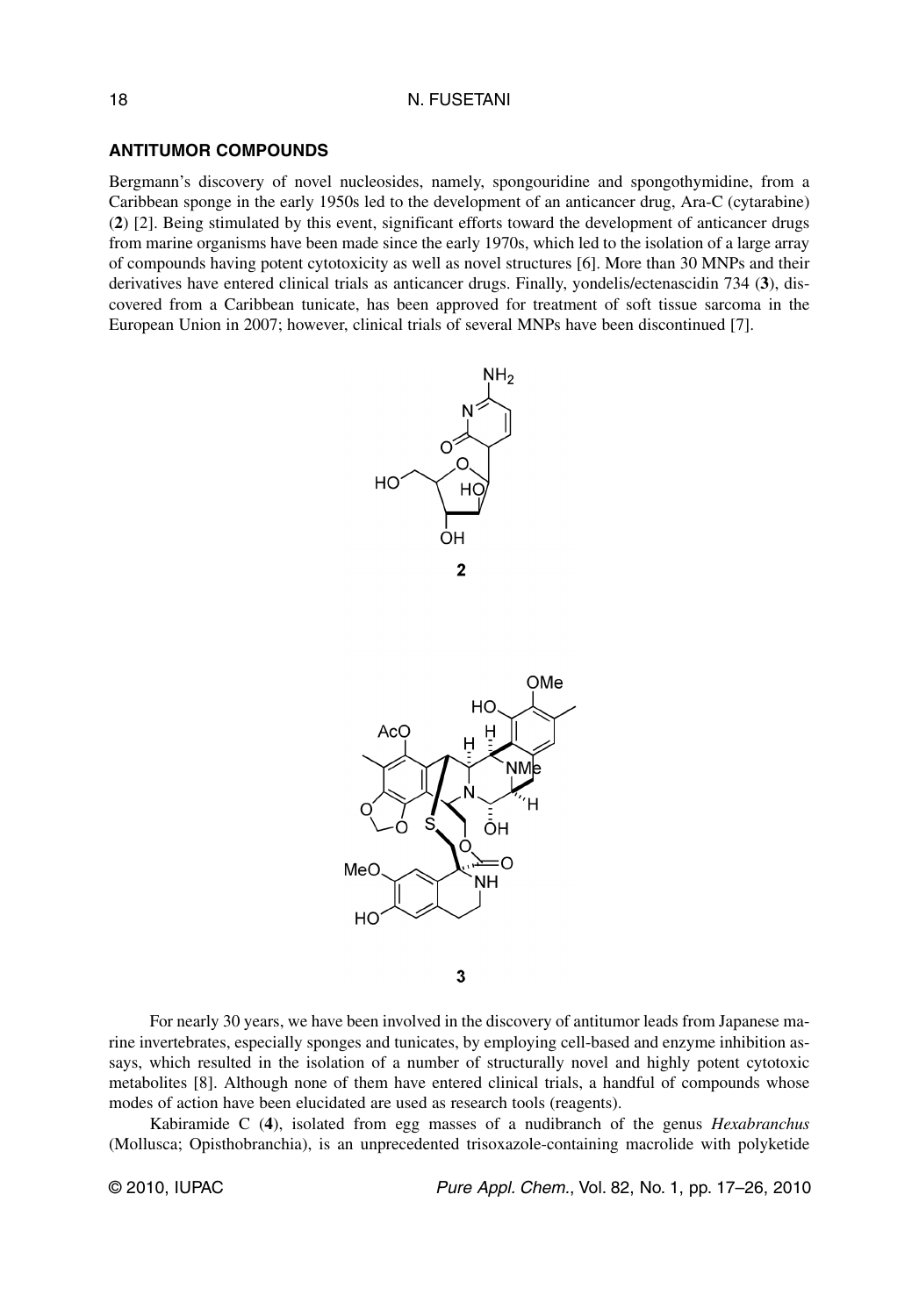side chain [9]. Later, mycalolide B (**5**), a macrolide with essentially the same framework, was isolated from sponges of the genus *Mycale* [10]. These compounds showed strong cytotoxicity along with potent antifungal activity, but their in vivo antitumor activity was disappointing due to high toxicity. The mode of action study revealed that these maclorides bind to G-actin in a molar ratio of 1:1, thereby inhibiting actin polymerization as well as sequestering liberated actin monomers, resulting in depolymerization of actin filaments [11]. Recently, the crystal structure of the complex between kabiramide C and G-actin was solved [12]; the polyketide side chain, particularly the *N*-methyl vinylformamide group, plays a crucial role in binding to the actin. Interestingly, kabiramide C mimics the action of gelsolin, an actin-binding protein. An unusual macrodiolide, bistheonellide A (**6**) derived from a marine sponge *Theonella* sp., showed biological activities similar to those of the trisoxazole-containig macrolides. In fact, it binds to G-actin in a molar ratio of 1:2 [13] A similar mode of action was observed for several MNPs [12].

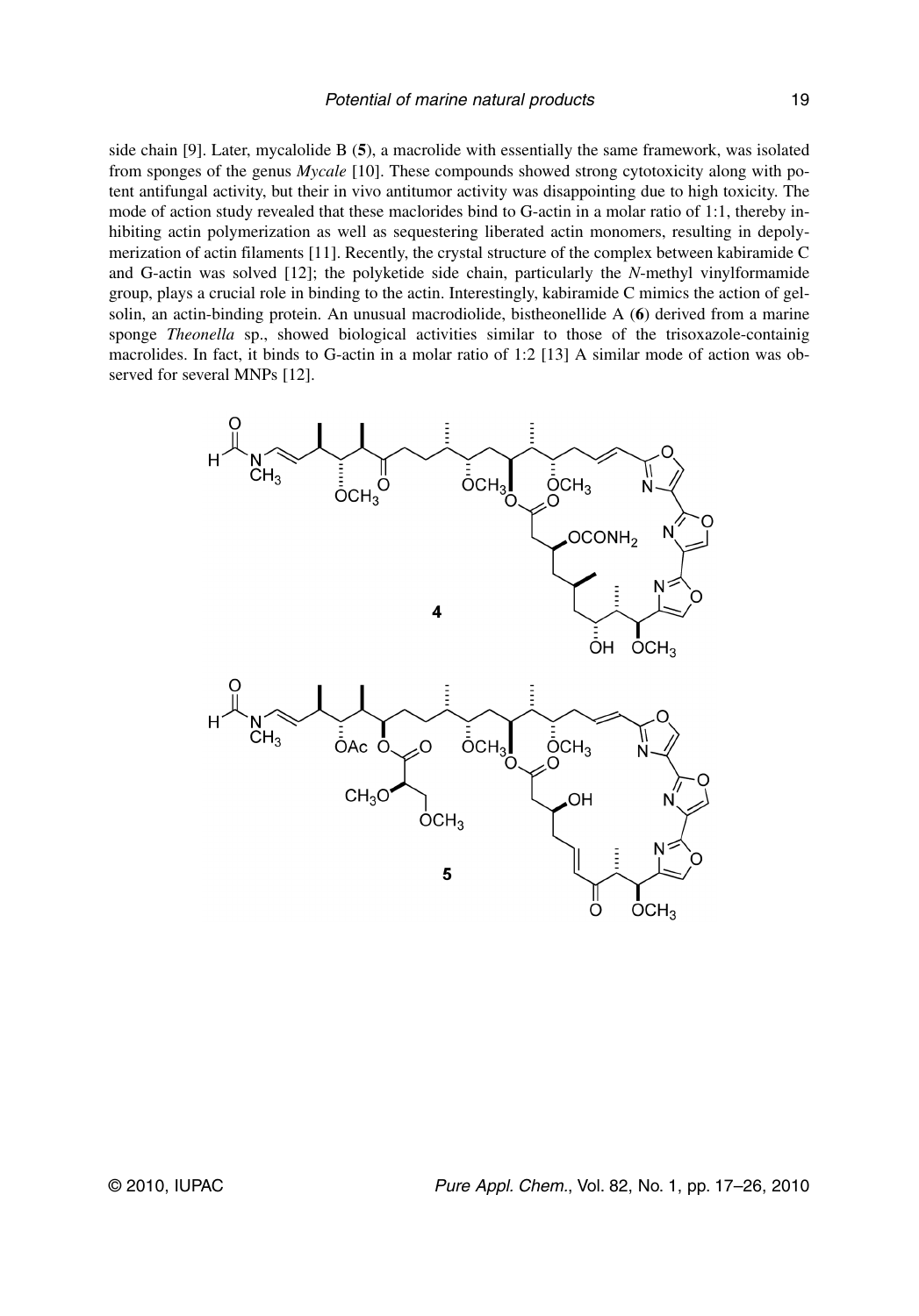

Calyculin A (**7**) is an extraordinary metabolite of polyketide/non-ribosomal peptide synthase isolated from the Japanese marine sponge *Discodermia calyx*. It is not only highly cytotoxic  $(IC_{50})$ 0.74 ng/ml against L1210 leukemia cells) but also strongly antifungal. Calyculin A showed potent in vivo antitumor activity (T/C 246 % at 15 μg/kg against Ehrich ascites tumor cells; mice); however, unfortunately, it is highly toxic to mice [14]. Later, calyculin A was demonstrated to be a potent cancer promoter which was then found to be due to selective inhibition of protein phosphatases (PPs) 1 and 2A [15]. Reversible serine/threonine phosphorylation regulates numerous biological functions, including cellular signal transduction. Therefore, selective inhibitors of protein kinases or PPs are important tools for life science research. In fact, natural protein PP inhibitors have contributed greatly to our understanding of biological processes [16]. Structure–activity relationship study using natural and chemically transformed calyculins disclosed that 17-phosphate, 11- and 13-hydroxyl, and hydrophobic tetraene moieties are all necessary for binding to PP1 [17]. This finding was also supported by the crystal structure of PP1/calyculin A complex where calyculin A binds to the catalytic region of the enzyme [18].



13-Deoxytedanolide (13-DT) (**8**), an 18-membered macrolide isolated from marine sponges of the genus *Mycale*, shows not only potent cytotoxicity  $(IC_{50} < 0.14$  ng/ml against P388 leukemia cells)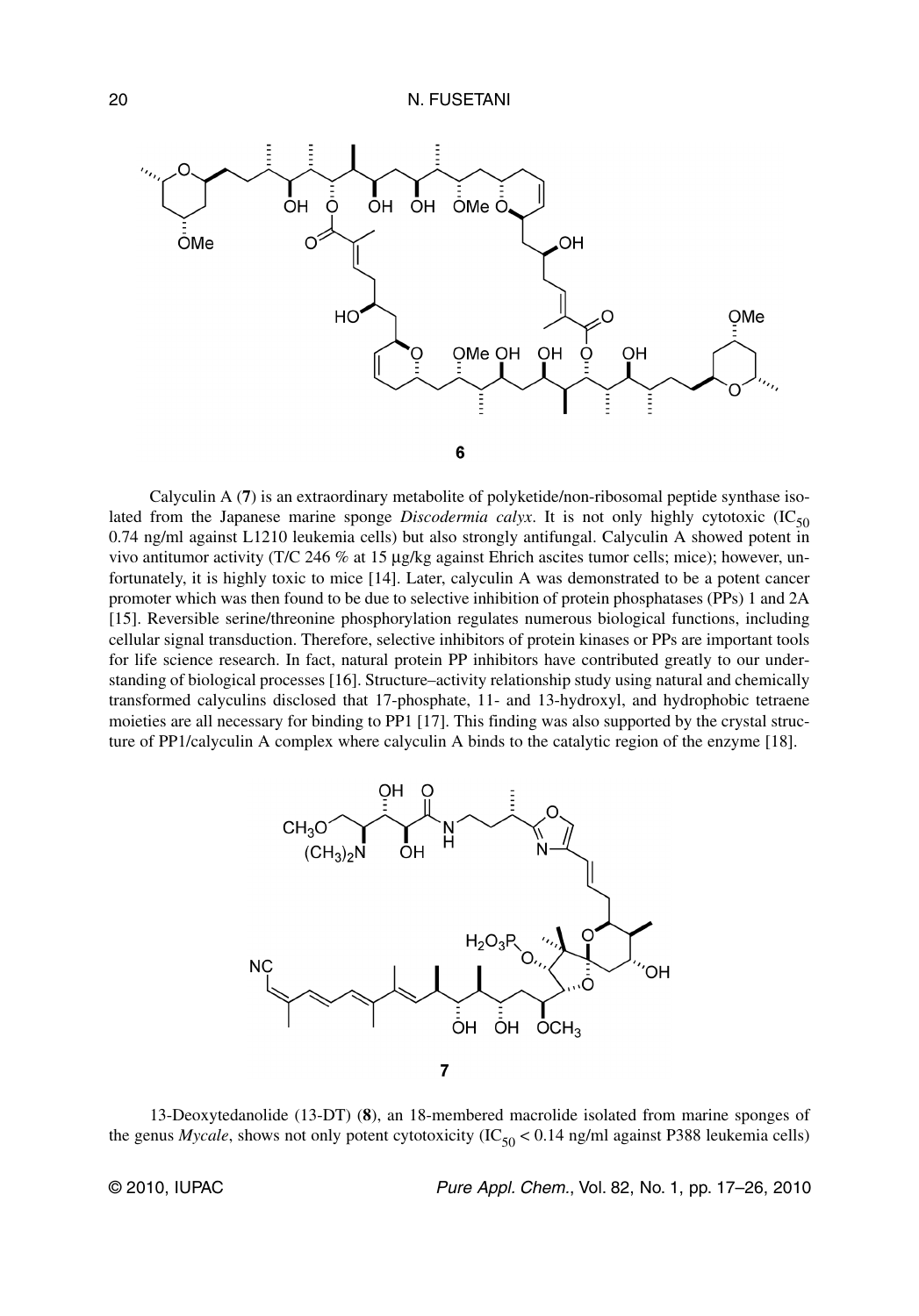but also promising antitumor activity [19]. However, a severe side effect prevented its application to anticancer drugs. Again, structure–activity relationship study indicated the southern hemisphere of the molecule is the pharmacophore [20]. Since the 11*S*-dihydro derivative retains cytotoxicity, the tritiumlabeled derivative was prepared and subjected to binding assay using the budding yeast lysates, resulting in that 13-DT binds to ribosome. Further experiments revealed that 13-DT strongly binds to the 60S large subunit of ribosome. In fact, 13-DT inhibits polypeptide elongation. Actually, 13-DT is the first macrolide that binds to eukaryotic ribosome [21].



The marine sponge *Thenoella swinhoei* with yellow interior is quite productive, containing a variety of metabolites with unusual structures and potent bioactivities, among which theopederin A (**9**) showed promising antitumor activity (IC $_{50}$  0.05 ng/ml against P388 leukemia cells). Unfortunately, its very low yield prevented further in vivo testing [22]. Interestingly, it has the same framework of pederin (**10**), the venom of blister beetles of the genus *Paederus*. Competitive binding assay with the radiolabeled 13-DT derivative showed that these compounds share the binding site on 60S large ribosomal subunit with 13-DT [21].



Tunicates have been also proved to be sources of highly cytotoxic metabolites as ecteinacidin 743 and aplidine [2]. Ritterazines A–Z [ritterazine B (11);  $IC_{50}$  0.15 ng/ml against P388 cells] are highly cytotoxic unusual dimeric steroids isolated from the Japanese tunicate *Ritterella tokioka* [23]. Closely related compounds named cephalostatins [cephalostatin 1 (**12**)] were reported from the phylogenetically remote, hemicordate *Cephalodiscus glichristi* [24]. These compounds induce apoptosis strongly by the unusual mechanism [25]. Shishijimicins A–C [shishijimicin A (**13**)], unprecedented β-carbolinecontaining endiynes isolated from the tunicate *Didemnum proliferum* collected in southern Japan, showed remarkable cytotoxicity (IC<sub>50</sub>s' 1.8–6.3 pM against HeLa cells) [26]. Presumably, they cleave DNA chain as other endiynes do [27].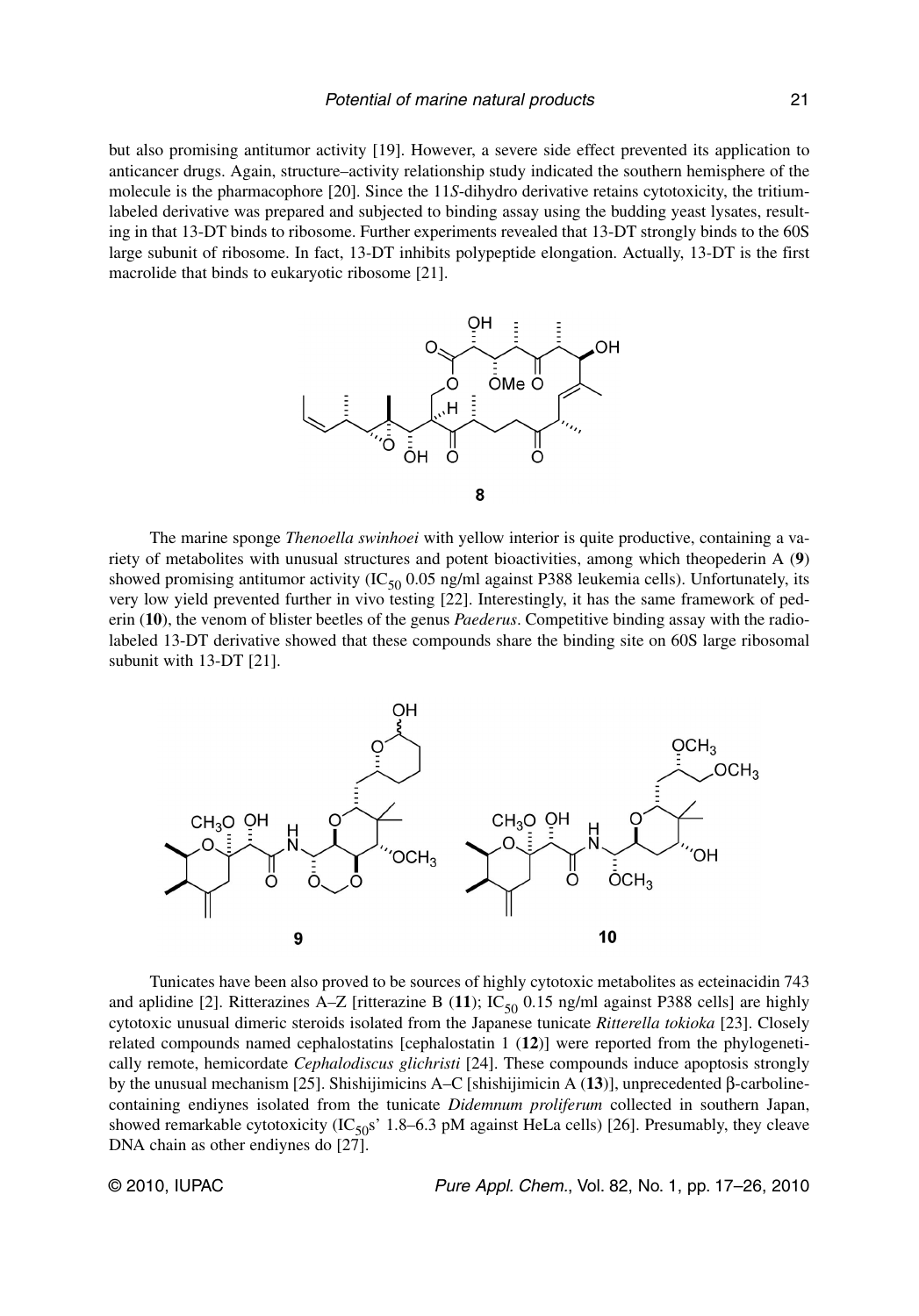

13

### **ENZYME INHIBITORS**

Matrix metalloproteinases (MMPs), a family of Zn-containing endopeptidases, have been a target for cancer chemotherapy [28]. Among a number of inhibitors we isolated from marine sponges, the most interesting inhibitor is ageladine A (**14**), a fluorescent oroidin derivative, discovered from the marine sponge *Agelas nakamurai*; it not only inhibits various MMPs at low concentration but also angiogenesis [29].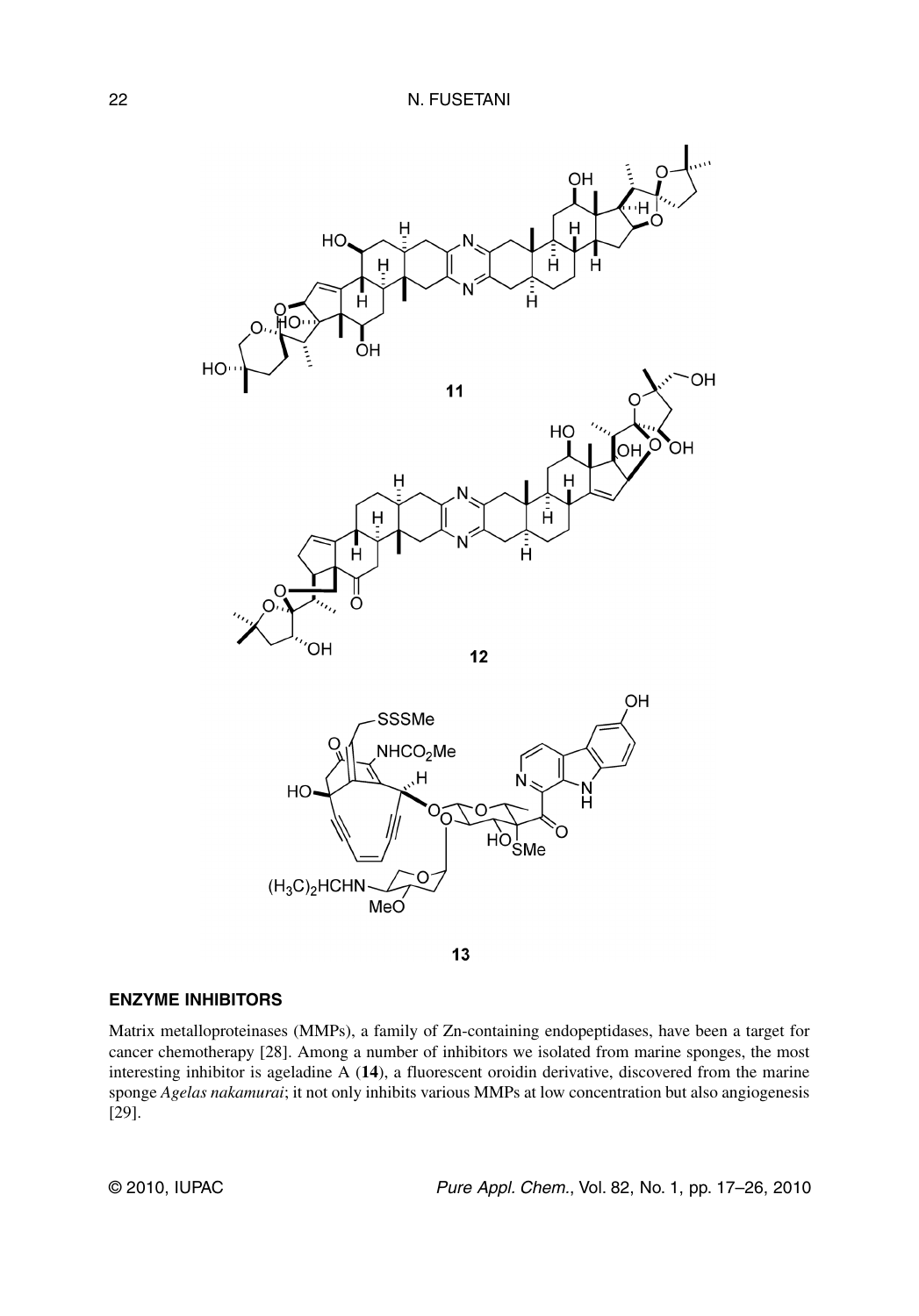

14

Telomerase is a reverse transcriptase that adds telomere sequences (TTAGGG) onto the 3"-end of chromosomes and expressed in 90 % human tumor cells, but not in normal cells [30]. Therefore, its inhibitors are potential anticancer drugs; indeed, some synthetic inhibitors have been successful in cancer chemotherapy. Axinelloside A (**15**), isolated from the marine sponge *Axinella imfundebula*, is an unprecedented highly sulfated lipopolysaccharide, comprised of 12 sugars, 19 sulfates, and 4 fatty acids [31]. It inhibits telomerase at  $IC_{50}$  2  $\mu$ g/ml; perhaps sulfate groups are important for the activity.



Histone deacetylases (HDACs) remove acetyl groups from acetylated lysine residues of histone, and its inhibitors show antitumor activity and some inhibitors have entered clinical trials [32]. Azumamide A–E [azumamide A (**16**)] are cyclic tetrapeptides containing a new amino acid isolated from the marine sponge *Mycale izuensis* collected in southern Japan [33]. They inhibit a human leukemia HDAC at low concentrations. Importantly, they inhibit vascular formation in ES cells.



16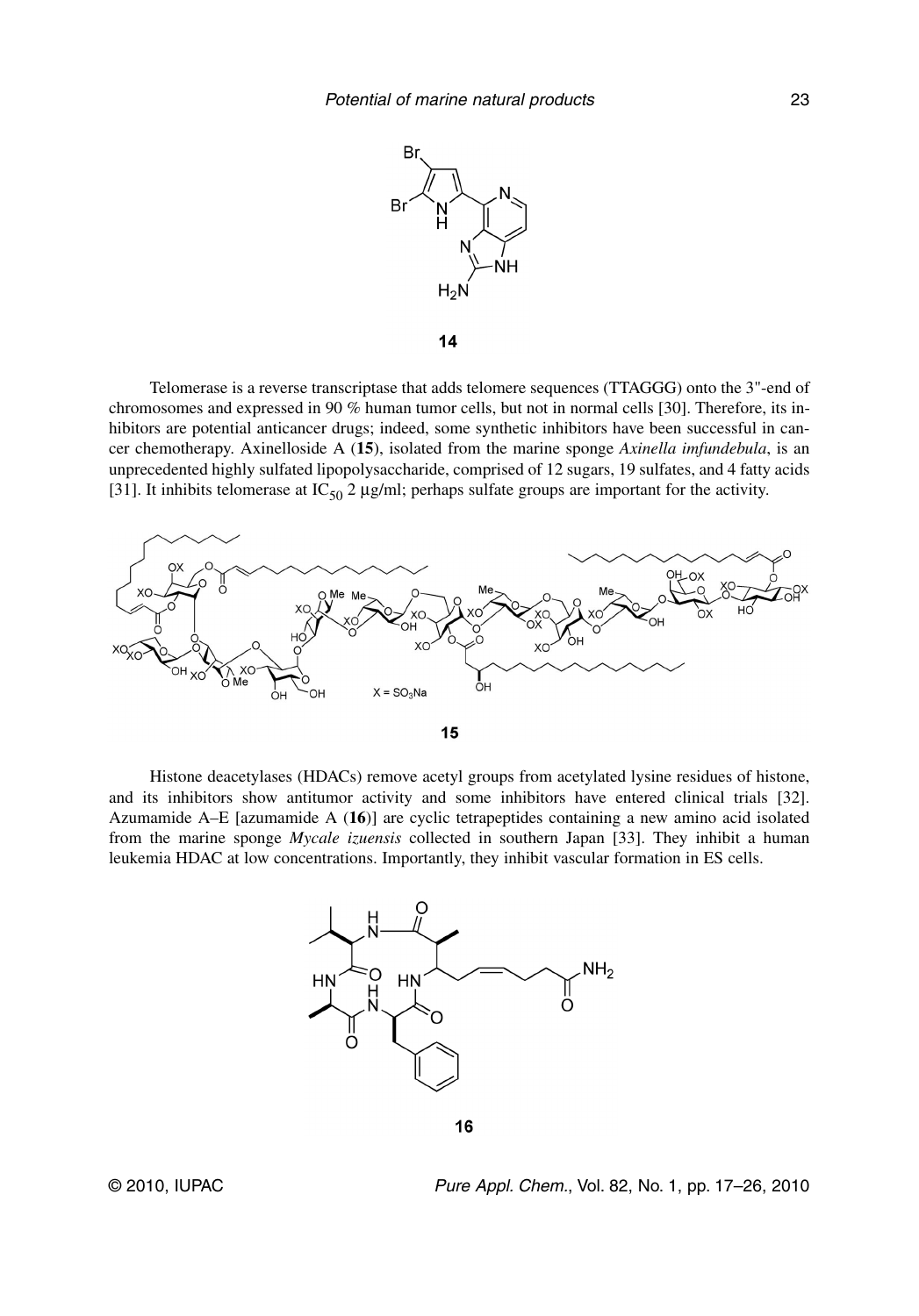### **NONTOXIC ANTIFOULANTS**

Macrofouling on man-made submersible structures, namely, ships' hulls, cooling systems for power plants, and aquaculture facilities, cause enormous economic losses. Combats against fouling organisms started when humans built boats. However, protection of ships' hulls from fouling goes back more than 2000 years. Various toxic materials have been used for control of fouling organisms, among which organotin compounds, especially tributyltin (TBT) and tributyltin oxide (TBTO), are remarkably effective. However, the adverse effects of organotin compounds on marine organisms became evident in Europe and other regions by the mid-1980s, and the International Maritime Organization (IMO) decided to ban TBT/TBTO coating on ships completely from 2008. Cupuric oxide-based paints and biocide-based "booster" paints have been introduced as alternative paints; however, these paints also showed environmental problems in recent years [34]. Therefore, development of nontoxic or environmentally friendly antifoulants has been urgently required.

An approach to nontoxic antifouling strategy is to apply chemical defense of sessile marine organisms; they maintain their body surfaces clean. In fact, such important antifouling compounds as furanones, pukalide, and renillafoulin were isolated from sessile organisms [35]. Furanones (e.g., **17**), isolated from the Australian red alga *Delisea pulchra*, are potent bacterial quorum sensing inhibitors, but the mechanism of their antifouling activity against macrofouling is unknown. Furanone (**18**), a synthetic analog, is under development for antifoulants and other products [36]. 2,5,6-Tribromo-1-methylgramine (**19**) found from the Japanese bryozoan *Zoobotryon pellucidum* showed remarkable antifouling activity, and more than 150 analogs and derivatives were evaluated for antifouling activity; 5,6-dichloro-1 methygramine was selected as a candidate for nontoxic antifoulant. Since the panel tests showed promising results, a large-scale, 5-year field test has been under way in Japan [37].



The Fusetani Biofouling Project explored nontoxic antifouling compounds from sessile marine invertebrates using "cyprid assay", which resulted in isolation of more than 65 antifouling compounds, including 35 new compounds. The most promising antifouling compounds we discovered are sesquiand diterpenoid isocyanides isolated from the marine sponge *Acanthella cavernosa* and nudibranchs of the family Phyllidiidae [38]. 4-Isocyanotheonellin (**20**) was selected as a model compound for development of nontoxic antifoulants, and more than 70 isocyanotheonellin analogs and much simpler isocyanides were synthesized and evaluated by the cyprid assay. Finally, a simple alkyl isocyanide (**21**) was selected and evaluated its antifouling activity in the field. A preliminary field test showed promising results [39].



© 2010, IUPAC **Pure Appl. Chem., Vol. 82, No. 1, pp. 17–26**, 2010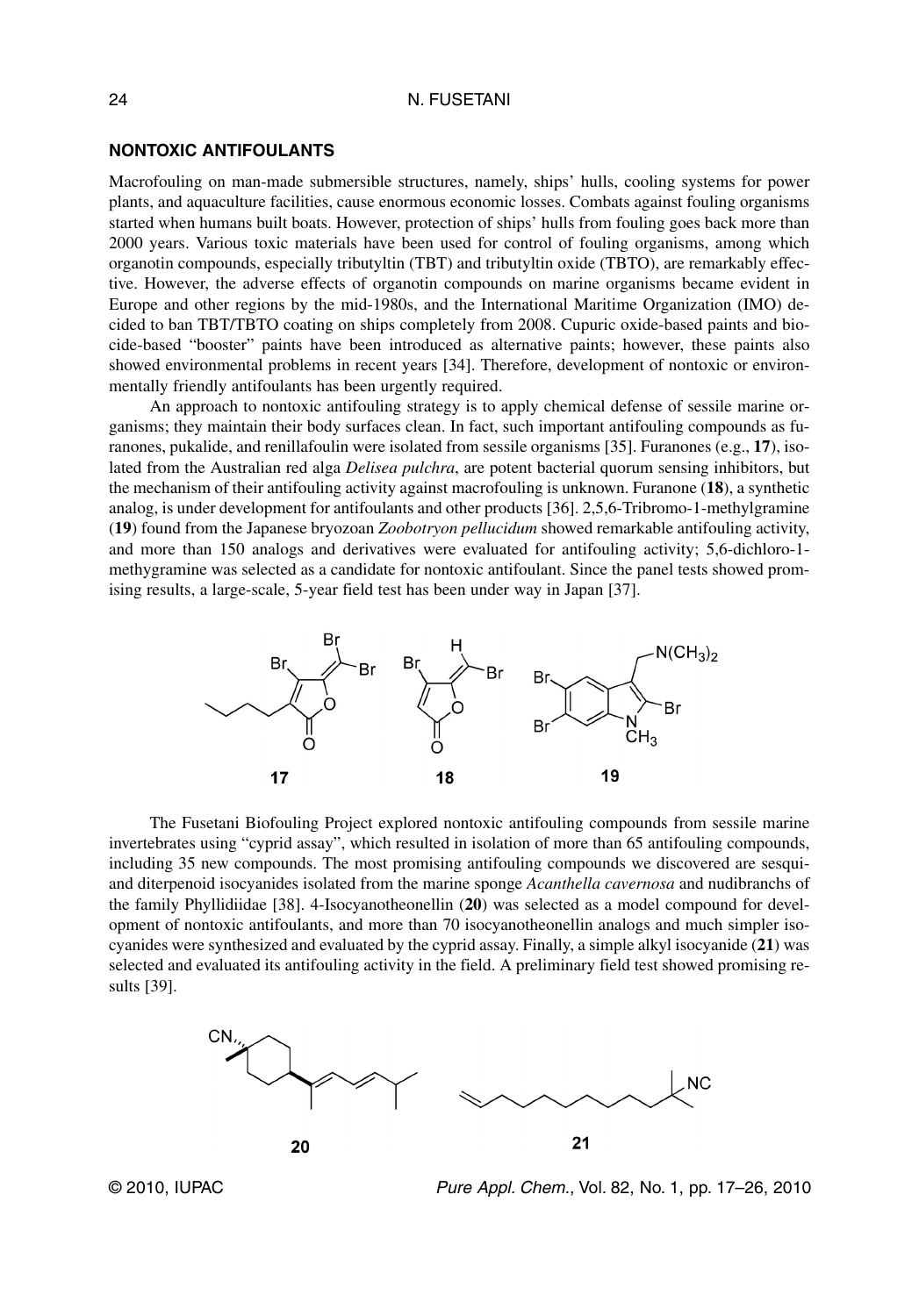## **CONCLUSION**

Marine invertebrates, especially sponges and tunicates, are rich sources of bioactive small molecules applicable to biotechnological industry. However, the most serious obstacle for their industrial applications is the supply problem (the problem of supplying sufficient material for drug development and others); most of the promising MNPs are contained at very small concentrations, usually  $10^{-4}$ – $10^{-6}$  % of wet tissue, and have complex structures [40]. Thus, detailed studies on structure–activity relationships, modes of action, and others required for industrial applications cannot be carried out. How do we solve this problem? Chemical synthesis is not mature yet to synthesize kilogram-scale of complex molecules; perhaps one of the solutions is "diverted total synthesis" [41]. Aquaculture of sponges, bryozoans, and tunicates has been attempted to produce anticancer drugs, which is not realistic for large-scale production of drugs [42]. Perhaps cloning and heterologous expression of biosynthetic enzymes of drug candidates is most promising [43], since many drug candidates seem to be produced by symbiotic microorganisms that are uncultured [44].

### **REFERENCES**

- 1. P. E. McGovern, R. H. Michel. *Acc. Chem. Res*. **23**, 152 (1990).
- 2. D. J. Newman, G. M. Cragg. *J. Nat. Prod*. **67**, 1216 (2004).
- 3. V. Venugopal. *Marine Products for Healthcare: Functional and Bioactive Nutraceutical Compounds from the Ocean*, CRC Press, Boca Raton (2008).
- 4. W. Fenical. *Cosmet. Toilet*. **116**, 33 (2001).
- 5. Y. Hashimoto. *Marine Toxins and Other Bioactive Marine Metabolites*, Japan Scientific Societies Press, Tokyo (1979).
- 6. J. W. Blunt, M. H. G. Munro. *Dictionary of Marine Natural Products*, Chapman & Hall/CRC, Boca Raton (2007).
- 7. M. S. Butler. *Nat. Prod. Rep*. **25**, 475 (2008).
- 8. N. Fusetani. *J. Synth. Org. Chem., Jpn*. **62**, 1073 (2004).
- 9. S. Matsunaga, N. Fusetani, K. Hashimoto, K. Koseki, M. Noma. *J. Am. Chem. Soc.* **108**, 847 (1986).
- 10. N. Fusetani, K. Yasumuro, S. Matsunaga, K. Hashimoto. *Tetrahedron Lett*. **30**, 2809 (1989).
- 11. S. Saito, S. Watabe, H. Ozaki, N. Fusetani, H. Karaki. *J. Biol. Chem*. **269**, 28710 (1994).
- 12. J. S. Allingham, V. A. Klenchin, I. Rayment. *Cell. Mol. Life Sci*. **63**, 2119 (2006).
- 13. S. Saito, S. Watabe, H. Ozaki, M. Kobayashi, T. Suzuki, H. Kobayashi, N. Fusetani, H. Karaki*. J. Biochem.* **123**, 571 (1998).
- 14. Y. Kato, N. Fusetani, S. Matsunaga, K. Hashimoto. *Drugs Exptl. Clin.* **14**, 723 (1988).
- 15. H. Ishihara, B. L. Martin, D. L. Brautigan, H. Karaki, H. Ozaki, Y. Kato, N. Fusetani, S. Watabe, K. Hashimoto, D. Uemura, D. J. Hartshorne. *Biochem. Biophys. Res. Commun*. **159**, 871 (1989).
- 16. V. Janssens, J. Goris. *Biochem. J*. **353**, 417 (2001).
- 17. T. Wakimoto, S. Matsunaga, A. Takai, N. Fusetani. *Chem. Biol*. **9**, 309 (2002).
- 18. A. Kita, S. Matsunaga, A. Takai, H. Kataiwa, T. Wakimoto, N. Fusetani, M. Isobe, K. Miki. *Structure* **10**, 715 (2002).
- 19. N. Fusetani, T. Sugawara, S. Matsunaga, H. Hirota. *J. Org. Chem*. **56**, 4971 (1991).
- 20. S. Nishimura, S. Matsunaga, S. Yoshida, Y. Nakao, H. Hirota, N. Fusetani. *Bioorg. Med. Chem.* **13**, 455 (2005).
- 21. S. Nishimura, S. Matsunaga, M. Yoshida, H. Hirota, S. Yokoyama, N. Fusetani. *Bioorg. Med. Chem*. **13**, 449 (2005).
- 22. N. Fusetani, T. Sugawara, S. Matsunaga. *J. Org. Chem*. **57**, 3828 (1992).
- 23. S. Fukuzawa, S. Matsunaga, N. Fusetani. *J. Org. Chem*. **59**, 6164 (1994).